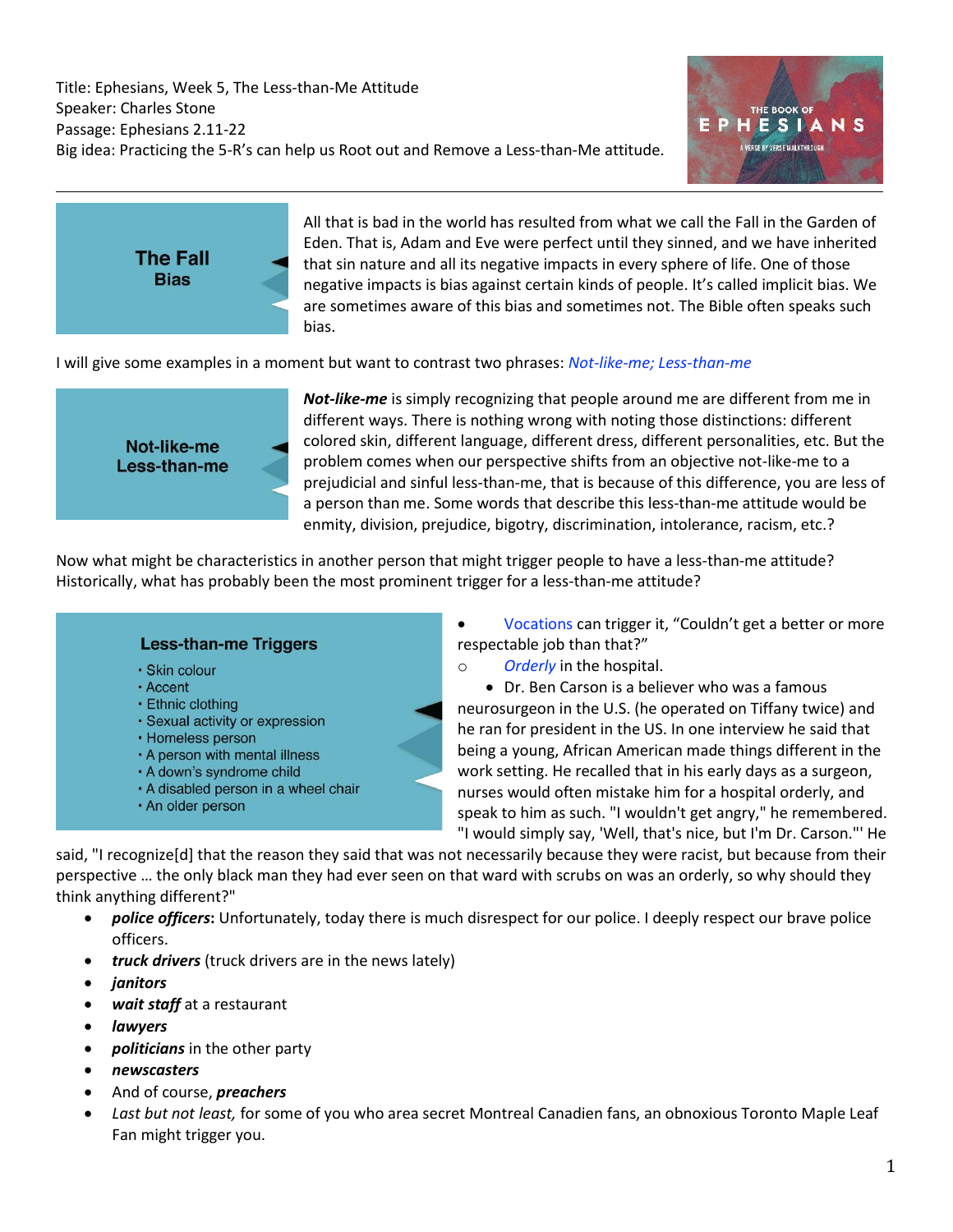We probably all have one or more of these biases. So, what do we do about them? Well, that's what the Apostle Paul addresses in this passage, this less-than-me attitude.

Here's today's big idea.



A quick review of last week.

Big idea: Three spiritual realities in Christ give us victory over three spiritual enemies.

Three Enemies

- 1. World
- 2. Flesh
- 3. Devil

#### Three Spiritual Realities

1. A grace empowered new life (saved by grace). We have a new power because we are in Christ by God's grace through salvation.

2. A new position in Christ (seated with him in the heavenlies) We have a new position that while we are in the fray of life, we are also above the fray.

3. A prepared assignment (s) for Christ (created in Christ Jesus to do good works).

Today's passage is Ephesians 2.11-22.

Ephesians 2:11Therefore, remember that formerly you who are Gentiles by birth and called "uncircumcised" by those who call themselves "the circumcision" (that done in the body by the hands of men)— $^{12}$  remember that at that time you were separate from Christ, excluded from citizenship in Israel and foreigners to the covenants of the promise, without hope and without God in the world. <sup>13</sup> But now in Christ Jesus you who once were far away have been brought near through the blood of Christ.<sup>14</sup> For he himself is our peace, who has made the two one and has destroyed the barrier, the dividing wall of hostility, <sup>15</sup> by abolishing in his flesh the law with its commandments and regulations. His purpose was to create in himself one new man out of the two, thus making peace, <sup>16</sup> and in this one body to reconcile both of them to God through the cross, by which he put to death their hostility. <sup>17</sup> He came and preached peace to you who were far away and peace to those who were near. <sup>18</sup> For through him we both have access to the Father by one Spirit. <sup>19</sup> Consequently, you are no longer foreigners and aliens, but fellow citizens with God's people and members of God's household,  $^{20}$  built on the foundation of the apostles and prophets, with Christ Jesus himself as the chief cornerstone.  $^{21}$ In him the whole building is joined together and rises to become a holy temple in the Lord. <sup>22</sup> And in him you too are being built together to become a dwelling in which God lives by his Spirit.

Among the many broken places our world is dealing with now is racial division. In the past year or so, we've seen racial divides rise to levels we haven't' seen for maybe decades. In biblical days the primary racial divide was between these two ethnic groups, Jews and non-Jews, called Gentiles (which means belonging to a certain clan or tribe).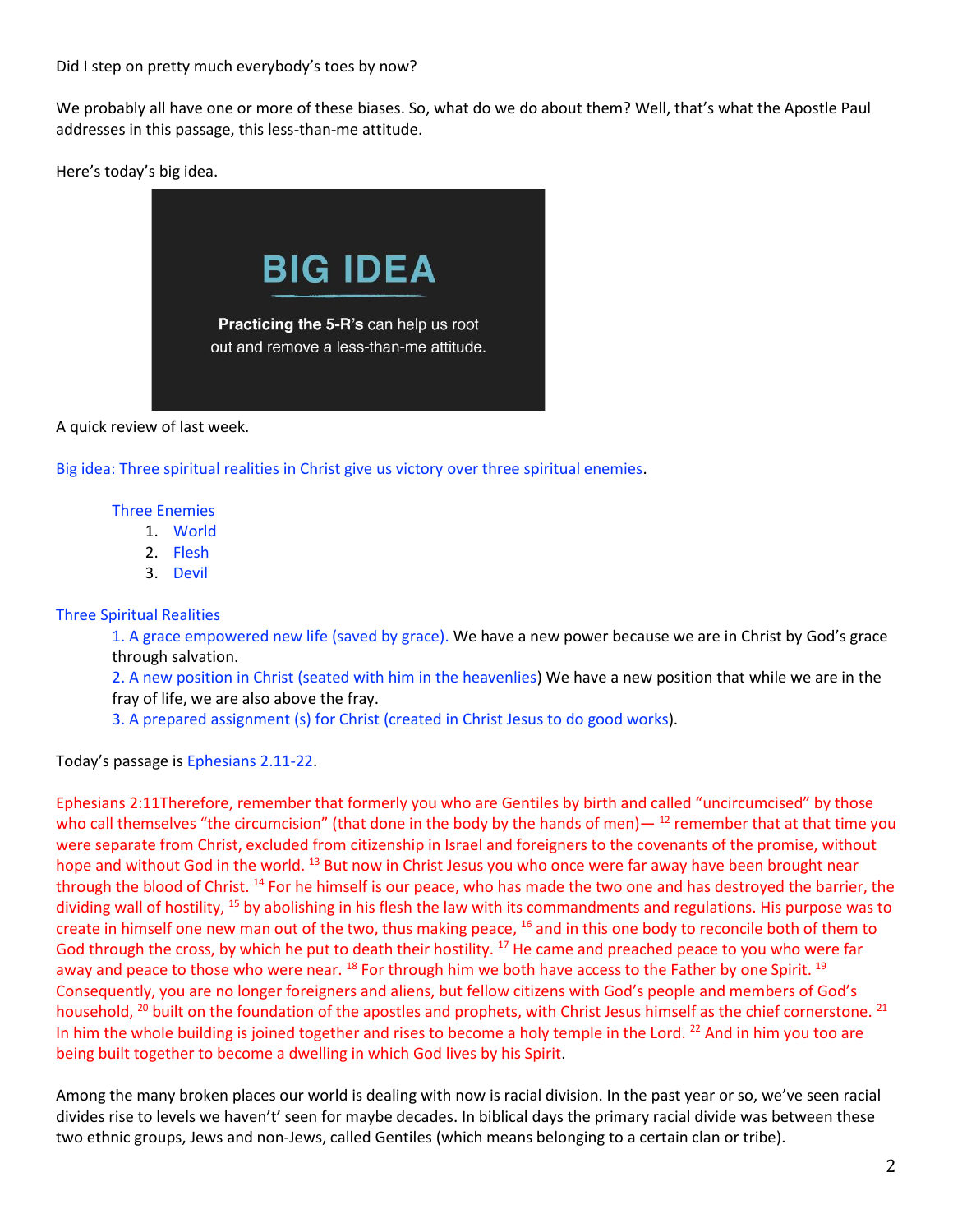Here are some examples from that time period.

- 1. For Jews it was not lawful to aid a Gentile woman in giving birth, for that would bring another heathen into the world. $1$
- 2. If a Jew married a Gentile, the funeral of that Jew was carried out<sup>2</sup>
- 3. The Roman gentiles considered those not like them, barbarians.
- 4. The Gentiles were called dogs by the Jews (dogs were not the nice pets we have, but mongrels), and the Jews were considered by some Gentiles as homicidal enemies of the human race.  $3$

The root of this alienation, and the root for any less-than me attitude, is not primarily social or cultural or economic, although we can't ignore those factors and Christians must address them. The fundamental root of alienation from each other and God is spiritual, a fundamental heart issue as a result of sin.

#### **Ephesians 2:11 Therefore,**

When you read the NT and you see a therefore, always ask yourself, "what is the therefore there for?" This therefore reaches back to what Paul said in verses 1-10. Second generation Ephesian Gentile Christians were apt to forget their former disadvantages, before Christ.

#### **remember that formerly you who are Gentiles by birth and called "uncircumcised" by those who call themselves "the circumcision" (that done in the body by the hands of men)**

For a non-Jew to come into the Jewish faith, one of the things they had to do was to be circumcised. To be called uncircumcised was an insult and Paul is simply repeating what some Jews used when they referenced those who were not Jews.

But in repeating that insult, he reminds the insulters, Jews who had rejected Christ, that they have nothing to boast about in their man-made physical mark of circumcision for it holds no spiritual significance. It doesn't matter who you are, Jew or Gentile repentance and faith in Christ are necessary. he's simply referencing some of the specialness to God are the Jewish people

He next describes, as he is writing to Gentiles, that they once were separate from Christ.

### **<sup>12</sup> remember that at that time you were separate from Christ, excluded from citizenship in Israel and foreigners to the covenants of the promise, without hope and without God in the world.**

He's contrasting Jews from the non-Jews.

Unlike the Jews who believe in a coming Messiah, the Gentiles didn't.

- The Gentiles were not a part of a nation that held to one God, as did the Jews.
- The Jewish people had the promise that from their people would come the Messiah (Jesus was a Jew). The Gentiles didn't have such a promise.
- The gentiles were without hope. For the Greeks, underlying everything was a sense of essential despair. They had no hope because they were without God.
- The Jewish view was that history was going somewhere, no matter what the present was like. On the other hand, for the Gentiles, history was going nowhere, it was cyclical. Events simply repeated themselves. The gentiles were at the whim of capricious gods.
- The Jews had a God who had promised a Messiah and ultimate deliverance and heaven.
- Without God: the word in the original is the one we get the word atheist from. They believed in many false gods but not the one true God.

He's inferring this timeline sequence of salvation history.

<sup>1</sup> Hughes, R. K. (1990). *[Ephesians: the mystery of the body of Christ](https://ref.ly/logosres/prwdeph?ref=Bible.Eph2.11&off=478&ctx=+the+Gentiles+kill.%E2%80%9D~+It+was+not+lawful+t)* (pp. 87–89). Crossway Books.

<sup>2</sup> Barclay, W. (2002). *[The Letters to the Galatians and Ephesians](https://ref.ly/logosres/ndsb69gal?ref=Bible.Eph2.11-12&off=1416&ctx=tiles+was+absolute.+~If+a+Jew+married+a+G)* (p. 123). Westminster John Knox Press.

<sup>3</sup> Hughes, R. K. (1990). *[Ephesians: the mystery of the body of Christ](https://ref.ly/logosres/prwdeph?ref=Bible.Eph2.11&off=1052&ctx=ess+was+monumental.+~The+Gentiles+were+do)* (pp. 87–89). Crossway Books.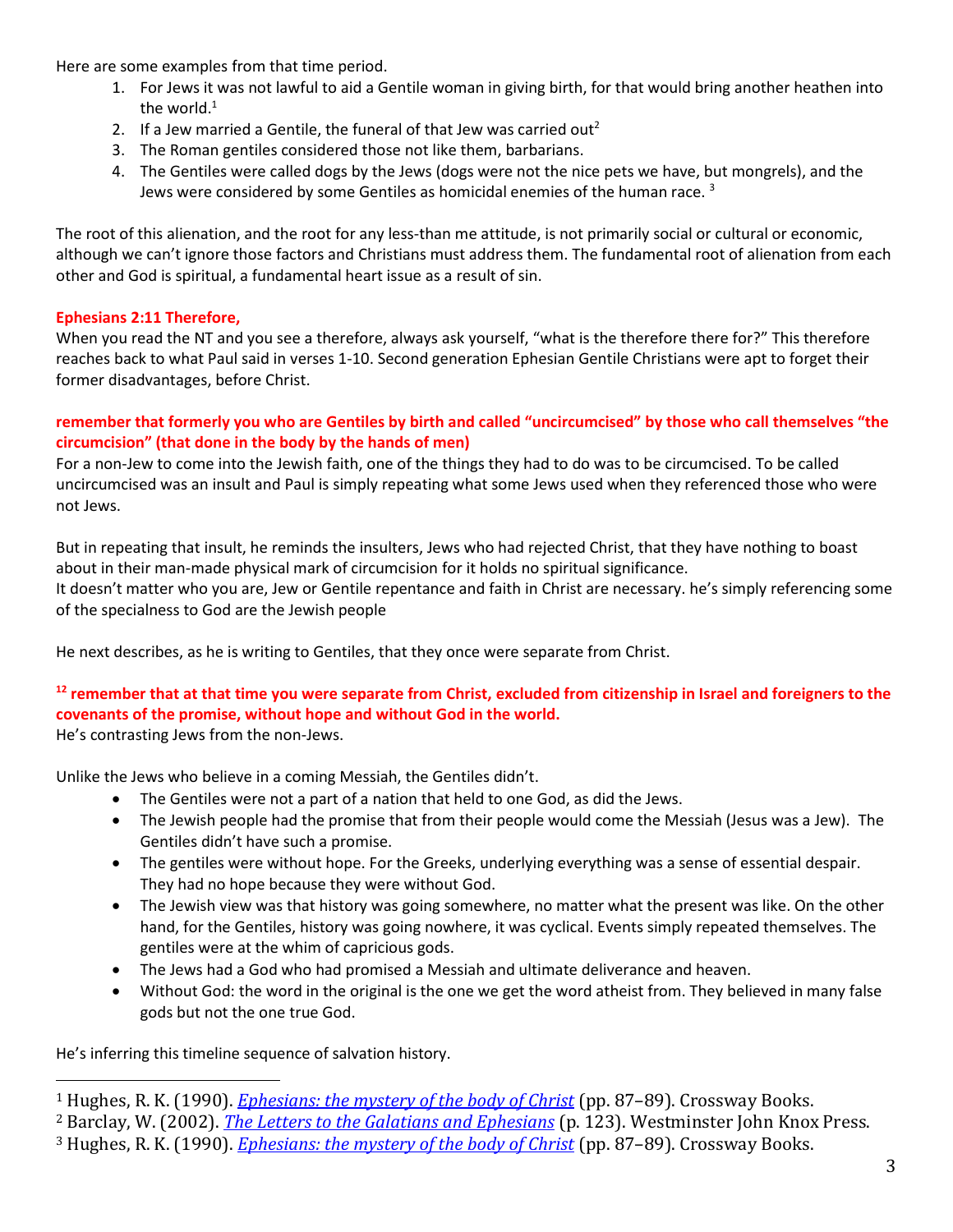## **Timeline of Salvation History**

First the Jewish people came  $\overline{\bullet}$  Then Christ the Messiah came  $\rightarrow$ Then the Gospel was proclaimed to Jewish people

Then the Gospel was proclaimed to Gentiles

#### **Timeline of salvation history**

First the Jewish people came. (and the promises of the Messiah)

Then Christ the Messiah came.

Then the Gospel was proclaimed to Jewish people.

Then the Gospel was proclaimed to everybody else (Gentiles).

**<sup>13</sup> But now in Christ Jesus you who once were far away have been brought near through the blood of Christ.** By faith in Christ on the cross, a person who is far from God, is brought near, that is reconciled to God.

**<sup>14</sup>For he himself is our peace, who has made the two one and has destroyed the barrier, the dividing wall of hostility,**  This is such a beautiful statement, "*For he himself is our peace"*. He is both peace and peacemaker.

Now remember the hostility between Jews and Gentiles. This huge spiritual barrier kept them at odds with each other, as it does for us.

Although not many in Paul's audience would have knowledge of a unique feature of the temple area, Paul did. Josephus, an ancient historian, described a **wall** in the Jerusalem temple separating the court of the Gentiles from the temple proper. On it was an **inscription** that read: "No foreigner may enter within the barricade which surrounds the sanctuary and enclosure. Anyone who is caught doing so will have himself to blame for his ensuing death." (expositors) This inscription has been found in excavations.

Jesus breaks down those barriers of who's in and who's out by creating what theologians have called a new spiritual race, so to speak, of all who are in Christ who are now at peace with God and should be with each other. Fundamentally this wall of a superior attitude was destroyed by Christ's work on the cross.

He next explains how Jesus' death destroyed this dividing wall.

#### **<sup>15</sup> by abolishing in his flesh the law with its commandments and regulations. His purpose was to create in himself one new man out of the two, thus making peace,**

Making the two one does not mean we don't recognize and appreciate our ethnic or national distinction. But Christ has made all believers into one new spiritual race. In Christ there is no division, some in the in group and some in the outgroup.

Christ fulfilled the *moral* law, keeping all its requirements, but he abolished the Jewish *ceremonial* law. Thus, the requirements of the ceremonial law (the washings, the Sabbath restrictions, etc.) which had been such a barrier were gone. And since he fulfilled the moral law, taking away its condemnation, all have free access through grace<sup>4</sup>?

#### **<sup>16</sup> and in this one body to reconcile both of them to God through the cross, by which he put to death their hostility.**

Reconcile is a word for bringing together friends who have been estranged. So, Jesus' death on the cross was not only to reconcile Jew and Gentile to each other but both of them together to God Himself. Jesus killed the hostility between God and man.

So, now a third kind of person has emerged, not Jew, not Gentile, but Christian, by the work of Jesus on the cross. Jesus' ministry, and ours, is one of peace and reconciliation.

<sup>4</sup> Hughes, R. K. (1990). *[Ephesians: the mystery of the body of Christ](https://ref.ly/logosres/prwdeph?ref=Bible.Eph2.13&off=2623&ctx=em%E2%80%9D+(Matthew+5:17)%3f+~Christ+fulfilled+the)* (p. 92). Crossway Books.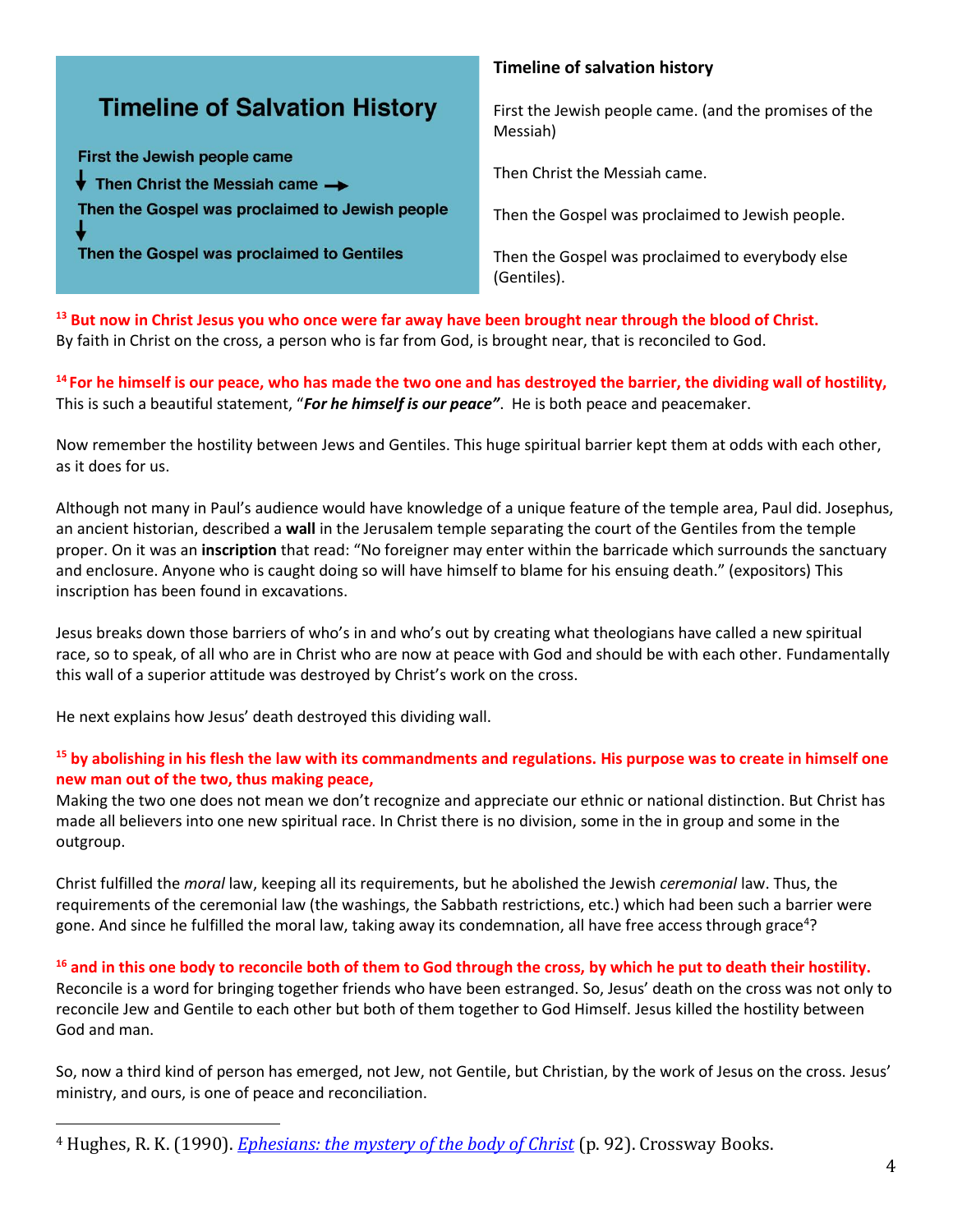Fostering this peace and reconciliation is also our job, individually and corporately, the Church itself. We must be peacemakers and that can't happen unless we deal with our secret or not-so-secret divisive, less-than-me biases.

#### **<sup>18</sup> For through him we both have access to the Father by one Spirit.**

The word access would have evoked an image in the person at that time. It was the word used for an official in a king's court that conducted visitors into the king's presence. So, we see the work of the Trinity here.

Through the work of Christ united in one Spirit, believing Jews and Gentiles have access to the Father. The initiation and continuation of a person's relationship to God involves all three persons of the Trinity.<sup>5</sup>

Because of the work of Christ, God is approachable.

He now describes this new race with powerful visuals, a city, a family, and a great building.

#### **<sup>19</sup>Consequently, you are no longer foreigners and aliens, but fellow citizens with God's people and members of God's household,**

A foreigner and an alien were always on the fringe in the Roman world if they were not citizens. A foreigner would be like a tourist traveling through Canada. With a visa they have temporary rights in Canada. An alien would be like a legal resident in Canada with more rights but not all. A citizen has full rights.

To be a citizen of a country affords great privileges. When someone is displaced from, say, a war-torn area of the world and comes to Canada and finally becomes a citizen, that is reason for great joy.

Likewise, in the Roman world being a citizen was an even greater source of pride. Paul is saying that spiritually we are not just naturalized citizens, but super-naturalized citizens of God's Kingdom. At one point they/we were foreigners and aliens to God. But now they/we are fellow citizens, possessing a citizenship far superior than Roman citizenship or Canadian citizenship.

We now belong in God's Kingdom. You belong here in this local expression of God's Universal Church, WestPark Church.

He also uses the idea of a family. He say's we are now members of God's household. We have a new eternal family with a perfect father, God Himself. And our family is to be a safe, welcoming, and accepting place.

Having been reconciled to God through Christ first and made citizens of His Kingdom and part of His family, we now have the resources to be reconciled to others and resist the less-than-me divisive bias.

The third image is one of a building. For centuries the physical Temple was the focus. In Jewish history there were actually 3 buildings over the years that served as the temple. Their faith was geographically grounded then. Ours is not.

#### **<sup>20</sup> built on the foundation of the apostles and prophets, with Christ Jesus himself as the chief cornerstone.**

Paul describes this new temple with three elements: a foundation, a cornerstone, and building blocks. Jesus is the chief cornerstone, the historical apostles and prophets are the foundation, and the saints, believers, are the building blocks.

These apostles were both those who saw Jesus and were designated as apostles as well as those with the gift of apostleship. Prophets were probably contemporaries of the apostles, living in the NT age and doing their ministry in the early church. Both probably had overlapping leadership and influence roles.

<sup>5</sup> Hoehner, H. W. (2002). *[Ephesians: An Exegetical Commentary](https://ref.ly/logosres/phsnsnxgtclcmm?ref=Bible.Eph2.18&off=4229&ctx=ers%E2%80%99+access+to+God.+~Through+the+work+of+)* (p. 389). Baker Academic.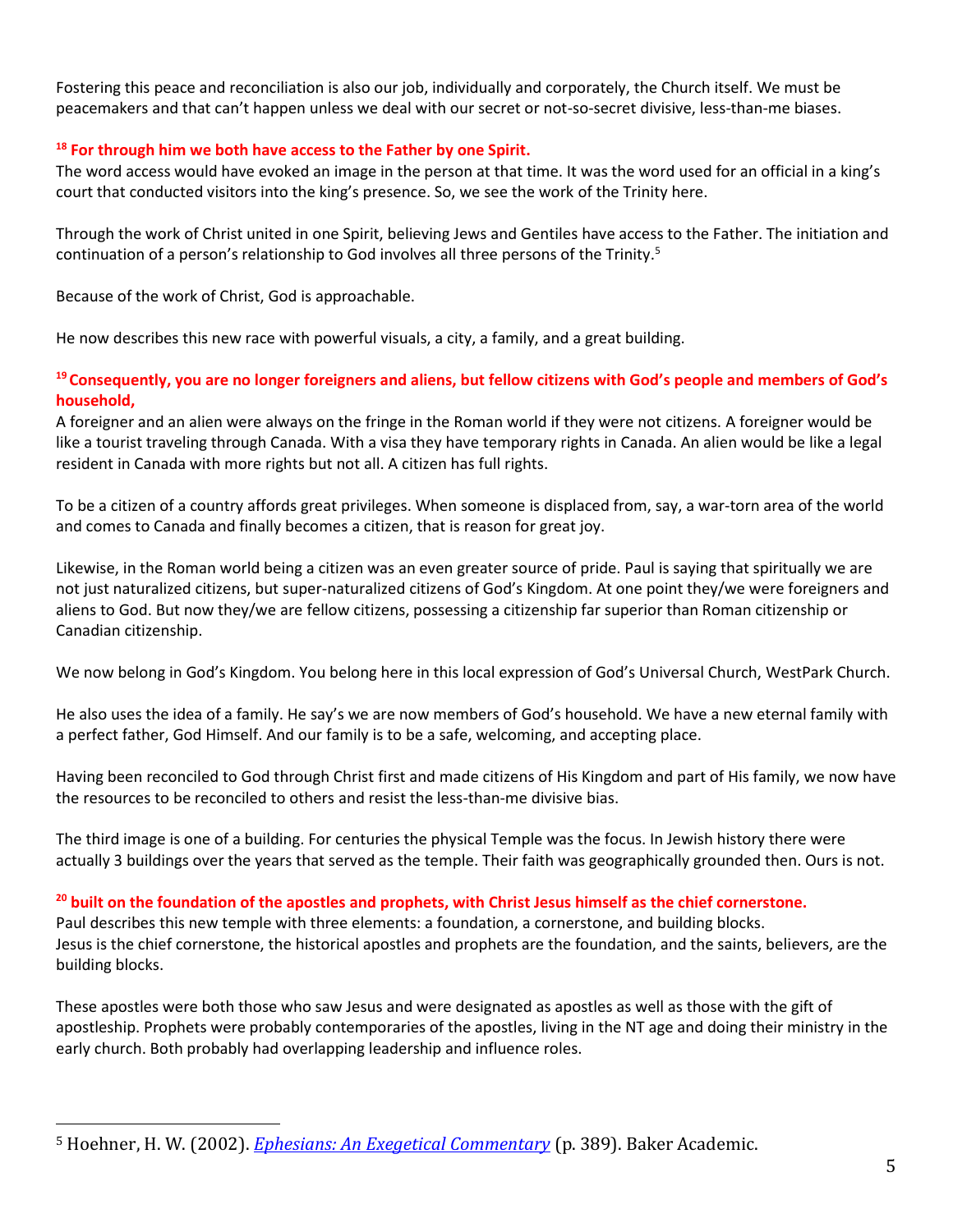God has given certain significant gifts to certain people in the church that we'll see later in this series. But here is a key verse.

#### *Ephesians 4.11 It was he who gave some to be apostles, some to be prophets, some to be evangelists, and some to be pastors and teachers,*

As important as a physical building's foundation is, the cornerstones were very important. You line up the building using a **cornerstone**. It is an oversized stone compared to the rest. The cornerstone in antiquity was the first stone laid and had to be set at the perfect angle because everything else about the building was dependent on and measured by how that stone was laid. It was the most important stone determining the stability of the foundation, its symmetry, and really the character of the entire building. All the other stones are adjusted based on this corner stone. It was laid first.



The Jerusalem temple has huge cornerstones, the size of a railroad boxcar.

Paul is emphasizing that Jesus has the most important position even over the apostles and prophets.

#### **<sup>21</sup> In him the whole building is joined together and rises to become a holy temple in the Lord. <sup>22</sup> And in him you too are being built together to become a dwelling in which God lives by his Spirit.**

Now he writes about the building blocks that join the building together. In those days they didn't use mortar but would cut and smooth stones so that they fit together perfectly next to each other.

Who are the building blocks? You and me, Jesus' followers. We are being build up, together to become a dwelling place for God by His Spirit.

For the church, this implies that our fit with each other must be good, like the fit

of these blocks. In other words, our relationships much reflect unity and harmony with each other or we're going to have pretty porous and unstable church.

So, just as the stones in the temple are properly placed to form a complete building, so are all believers, prepared by the teaching of the prophets and apostles, under the influence of God's spirit, become a place where God continually dwells.

#### The Message paraphrase captures it well.

*<sup>20</sup> He used the apostles and prophets for the foundation. Now he's using you, fitting you in brick by brick, stone by stone, with Christ Jesus as the cornerstone <sup>21</sup> that holds all the parts together. We see it taking shape day after day—a holy temple built by God, (The Message)*

Remember the big idea?